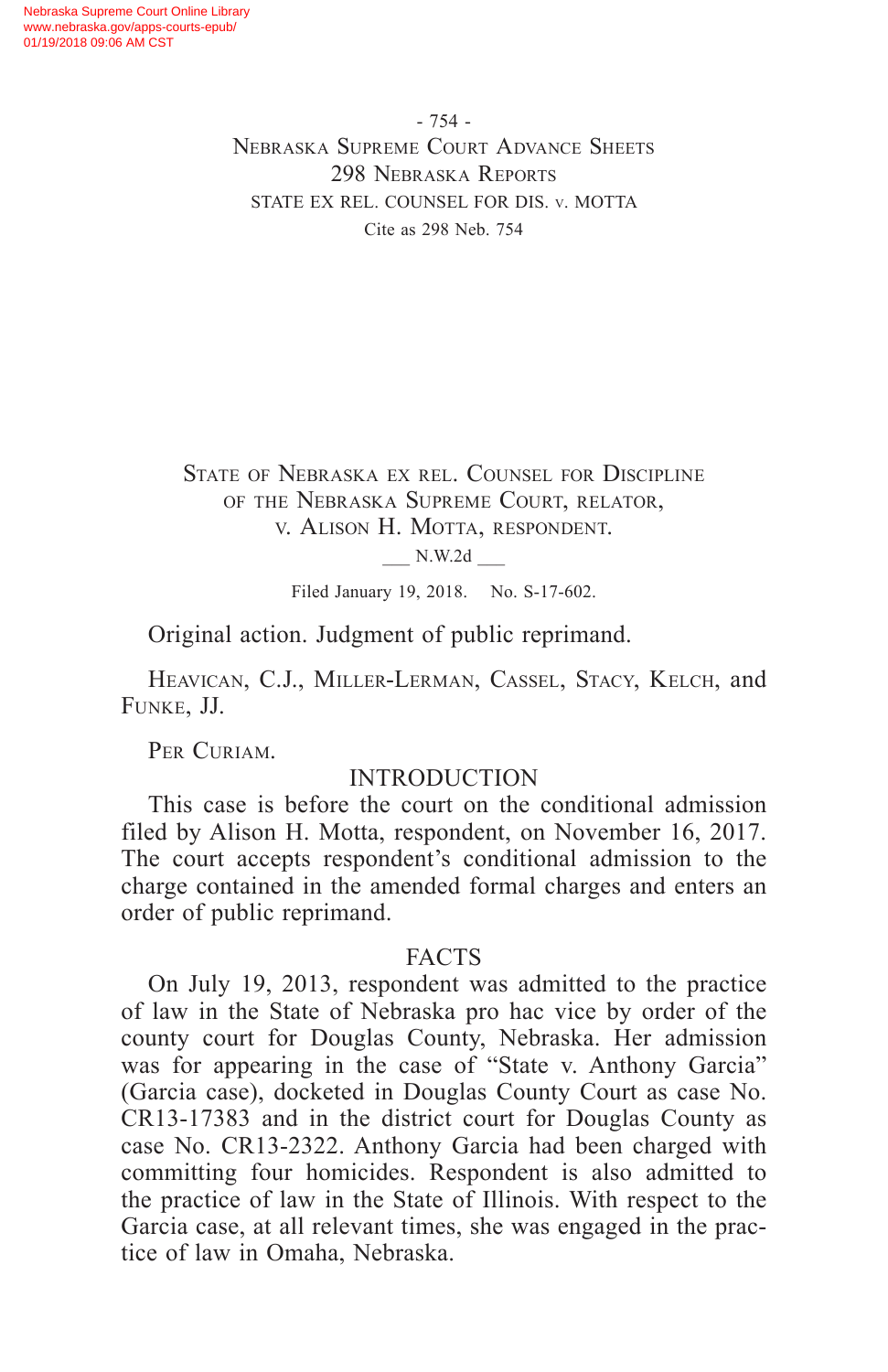Nebraska Supreme Court Advance Sheets 298 Nebraska Reports STATE EX REL. COUNSEL FOR DIS. v. MOTTA Cite as 298 Neb. 754

With respect to discipline, pursuant to Neb. Ct. R. § 3-302, respondent is under the jurisdiction of the "District Two Committee on Inquiry." The matters alleged in the amended formal charges were reviewed by said committee pursuant to Neb. Ct. R. § 3-309(H) (rev. 2011). The committee determined that there were reasonable grounds for discipline of respondent and that a public interest would be served by the filing of formal charges.

On November 16, 2017, the Counsel for Discipline of the Nebraska Supreme Court filed amended formal charges against respondent. The amended formal charges consist of one count against respondent arising from her extrajudicial statements to the media regarding the Garcia case.

The amended formal charges state that during the Garcia case, on June 26, 2015, the trial court issued a protective order under seal regarding an unrelated 2007 homicide known as the Blanchard homicide. The protective order stated, "'[N]o information or knowledge obtained [by the State or Garcia] from the review [of the Blanchard homicide evidence] may be used, disclosed, or referenced during preparation for trial, during trial, or for any other matter in this [Garcia] prosecution."

Shortly before trial of the Garcia case was scheduled to commence on April 4, 2016, a suspect was arrested in the Blanchard homicide. After the arrest of the suspect in the Blanchard homicide and prior to the Garcia trial, respondent made numerous statements to news media related to the suspect in the Blanchard homicide indicating that it was the belief of Garcia's defense team that such suspect was involved in two of the homicides for which Garcia stood charged. Omaha television news station WOWT quoted respondent as saying, "'By cross-comparing the DNA evidence that they discovered at the . . . Blanchard scene, DNA [of the suspect in the Blanchard homicide] was at both scenes. I don't see how they're going to explain the cross-over in the DNA and the existence of both people at both crime scenes.'" Omaha television news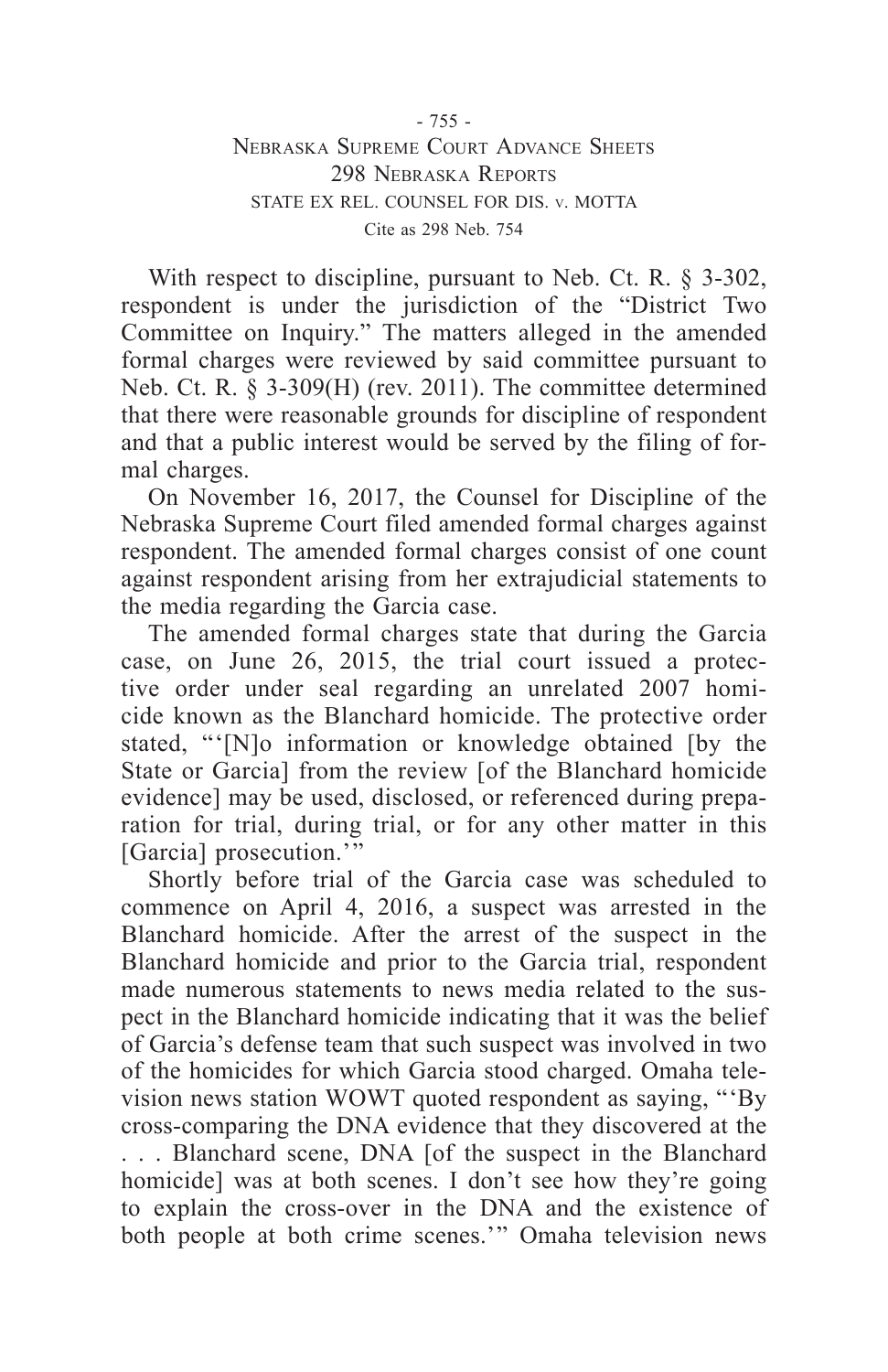station KMTV quoted respondent as saying, "'This evidence conclusively exonerates . . . Garcia and shows that it cannot be a coincidence the two manners of killing being signature like and the crossover between the two scenes of the same two suspects.'" Respondent also made statements to the Omaha World-Herald newspaper that the defense team hoped that "'we'll get a call from the County Attorney's office that they're dismissing those charges.'"

Following respondent's statements to the media, on March 30, 2016, the State moved for sanctions against her. On March 31, respondent and her out-of-state cocounsel jointly renewed their motion for admission pro hac vice due to the withdrawal of prior local Nebraska counsel. Following an April 4 hearing, the trial court issued an order nunc pro tunc finding that respondent violated the protective order regarding the Blanchard homicide with her public dissemination of the DNA results in the Blanchard homicide. The trial court further found that respondent's statements to news media violated Neb. Ct. R. of Prof. Cond. § 3-503.6. The trial court disqualified respondent from continued admission to practice and participate in the Garcia case pro hac vice.

The amended formal charges allege that by her actions, respondent violated her oath of office as an attorney licensed to practice law pro hac vice in the State of Nebraska, as provided by Neb. Rev. Stat. § 7-104 (Reissue 2012), as well as  $\hat{\S}$  3-503.6 (trial publicity) and Neb. Ct. R. of Prof. Cond.  $\S$  3-508.4(a) and (d) (misconduct).

On November 16, 2017, respondent filed a conditional admission pursuant to Neb. Ct. R. § 3-313(B) of the disciplinary rules, in which she conditionally admitted that she violated the oath of office of her pro hac vice admission as an attorney and professional conduct rules §§ 3-503.6 and 3-508.4(a) and (d). In the conditional admission, respondent states she did not knowingly or intentionally violate these rules of professional conduct, but acknowledges and admits that her conduct violated the identified rules of professional conduct.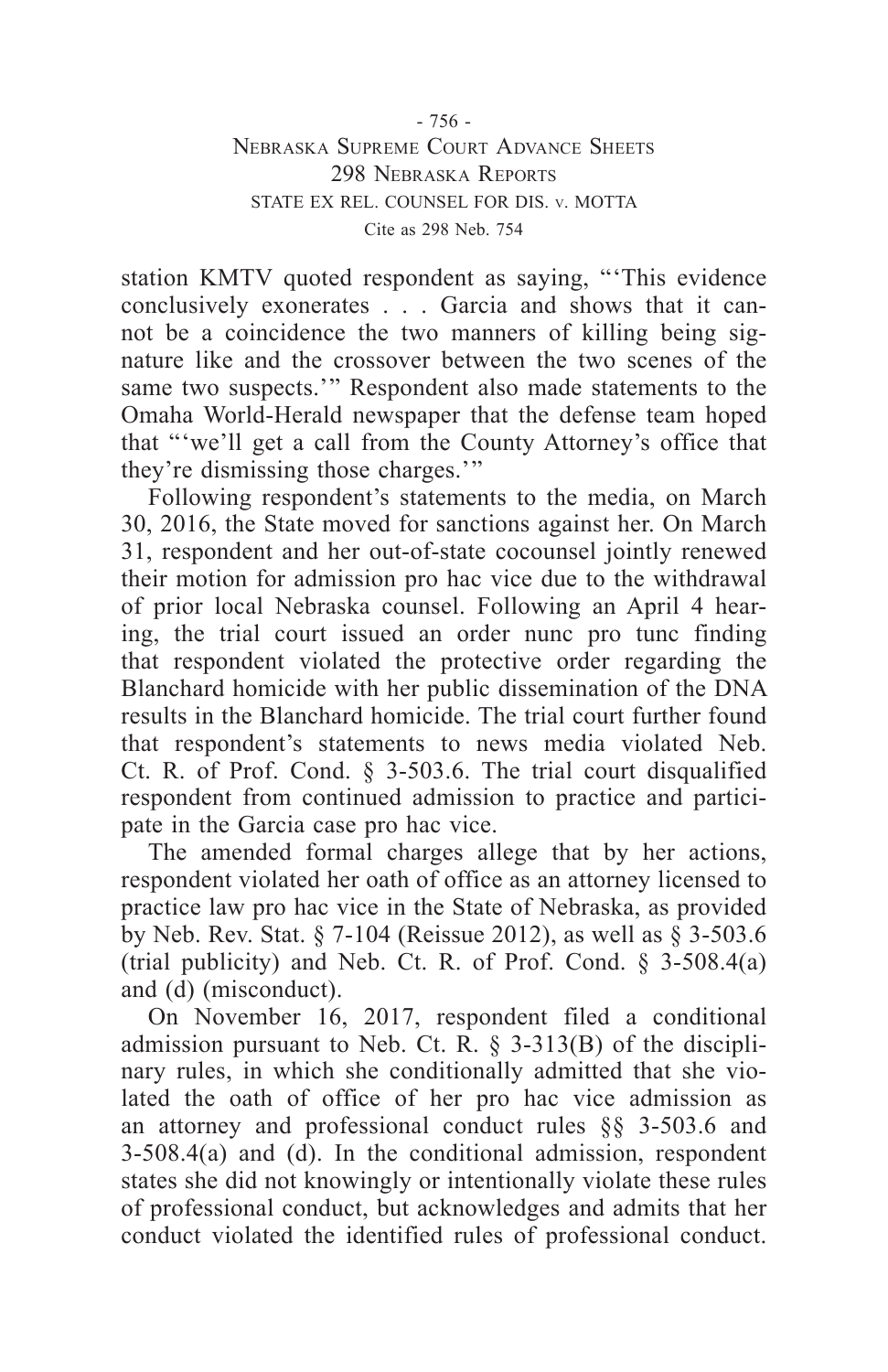- 757 - Nebraska Supreme Court Advance Sheets 298 Nebraska Reports STATE EX REL. COUNSEL FOR DIS. v. MOTTA Cite as 298 Neb. 754

Respondent knowingly does not challenge or contest the truth of the matters conditionally admitted and waived all proceedings against her in exchange for a public reprimand.

The proposed conditional admission included a declaration by the Counsel for Discipline stating that respondent's proposed discipline is appropriate and consistent with sanctions imposed in other disciplinary cases with similar acts of misconduct and will protect the public.

### ANALYSIS

Section 3-313, which is a component of our rules governing procedures regarding attorney discipline, provides in pertinent part:

(B) At any time after the Clerk has entered a Formal Charge against a Respondent on the docket of the Court, the Respondent may file with the Clerk a conditional admission of the Formal Charge in exchange for a stated form of consent judgment of discipline as to all or part of the Formal Charge pending against him or her as determined to be appropriate by the Counsel for Discipline or any member appointed to prosecute on behalf of the Counsel for Discipline; such conditional admission is subject to approval by the Court. The conditional admission shall include a written statement that the Respondent knowingly admits or knowingly does not challenge or contest the truth of the matter or matters conditionally admitted and waives all proceedings against him or her in connection therewith. If a tendered conditional admission is not finally approved as above provided, it may not be used as evidence against the Respondent in any way.

Pursuant to § 3-313, and given the conditional admission, we find that respondent knowingly does not challenge or contest the matters conditionally admitted. We further determine that by her conduct, respondent violated conduct rules §§ 3-503.6 and 3-508.4(a) and (d) and the oath of office of